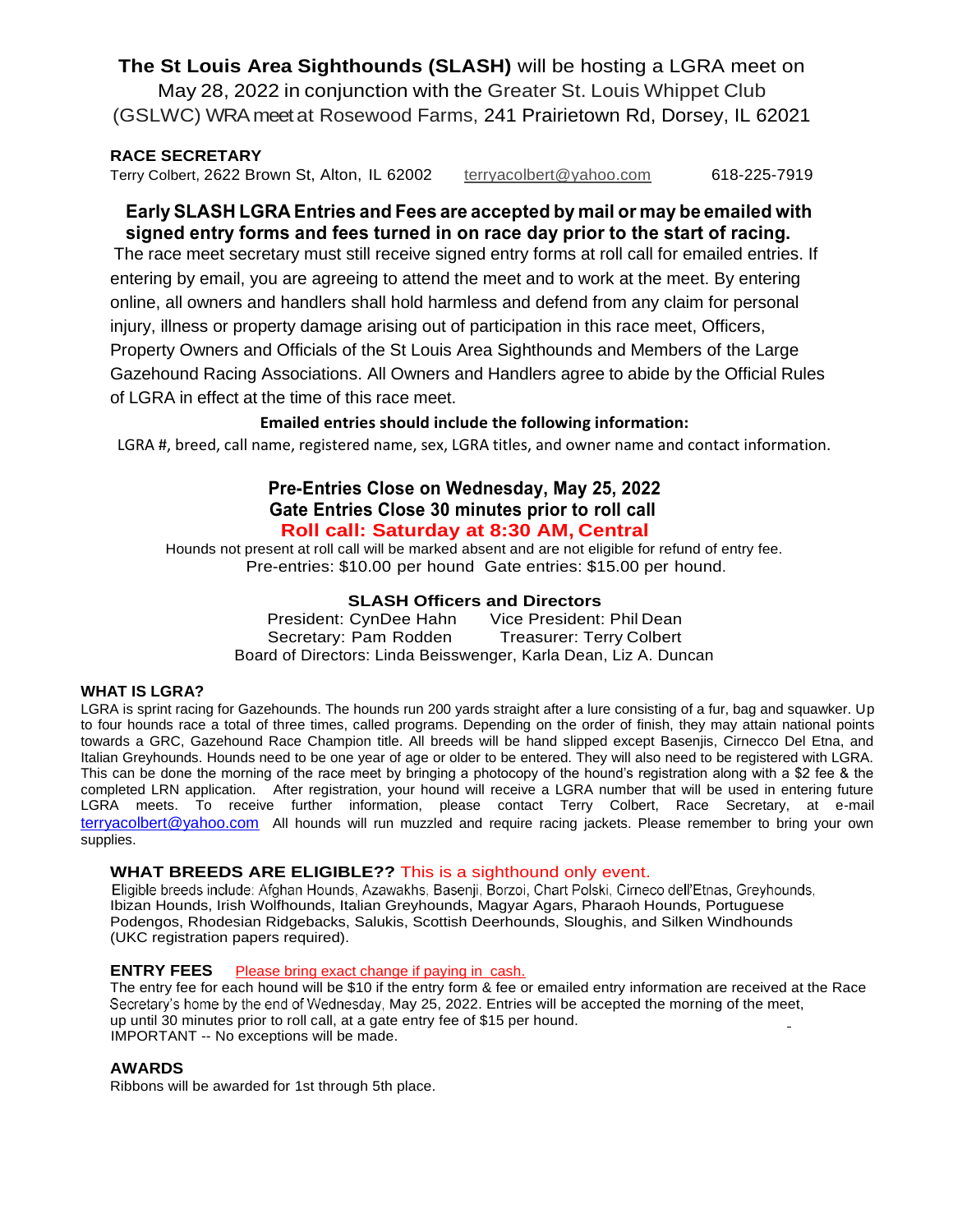#### **APPRECIATION**

SLASH wishes to thank Rosewood Farms, SMWC, and the GSLWC for their support of OB sighthound activities. This kind of event requires much help from everyone involved, from releasing hounds to retrieving hounds at the finish. Please make yourselves available to help with the successful running of this race meet.

#### **IMPORTANT INFORMATION**

Please be aware that everyone who enters a hound will be expected to help out with the running of the race meet. That would include duties such as line judging, foul judging, walking hounds to the box/start, and helping to retrieve hounds at the finish. Please be respectful of the site by cleaning up after yourself and your hounds. There is water on site and bathroom facilities. Please bring plenty of drinking water and shade for your hounds.

Any COVID-19 mandate applicable at the time of the meet will need to be followed and respected, such as wearing masks when around others, social distancing, hand washing, and using hand sanitizer. The clubs and participants are expected to adhere to any state, local, and consistent federal mandates and guidelines in regards to COVID-19. By entering, you acknowledge that there is a risk of COVID-19 exposure and agree to assume all risk in attending these race meets and take full responsibility for your own health and safety during this event. By entering you also agree to release, waive, discharge, and hold harmless from liability LGRA, SLASH, SMWC, Rosewood Farms, and their officers, members, and the participants in this event. **If in the 14 days prior to the meet you have COVID-19 or tested positive, have had COVID-19 symptoms, have been in contact with a known carrier or been exposed to someone who has COVID-19 symptoms, please, DO NOT ATTEND. Report your situation to the secretary prior to the start of the meet and a refund will be issued.**

#### **Lunch**

A

Lunch will be available for purchase on site for \$5.00 per person. Bring your own beverages.

#### **Motels**

The Super 8 in Staunton is on I-55, Exit 41. Their phone # is 618-635-5353 or the National # is 1-800-800- 8000. This is the closest motel to the site. Please, as always, double check that their pet policy has not changed.

**Camping** is allowed at Rosewood Farms by invitation only, very limited electric is available. Please contact Mike & Kathy Slater a[t MIKSLATER@aol.com &](mailto:MIKSLATER@aol.com) let them know if you would like to camp.

#### **Directions**

#### Directions to Rosewood Farm from the south and west:

Take I-255 north until it becomes IL-255. Continue to the end. Turn right onto IL-143. Go to the first stoplight, about 5 miles. Turn left onto IL-159. Go about 5 miles to the next light at IL-140. Continue through the light north 4.1 miles to Renken Road. The road has a warning that it is coming up; pay attention, it's quick. There is also a sign at the road that says Prairietown. Go right on Renken for 2.7 miles. In the big town of Prairetown, there is a bar called The Prairie Inn on the right. Turn left onto Prairietown Road. Go 2.3 miles. We are the first house on the left.

#### Directions to Rosewood Farm from the east:

From I-70, you have a choice of two paths. You can continue west to I-55, and then go north to Illinois Route 4, then left to Staunton. The alternative is shorter mileage-wise and the way we drive home from the east. Exit I-70 at Greenville, IL-127. Follow through town to the north side where you turn left onto IL-140. Follow this to the stop sign at IL-4. Turn right to Staunton. Turn left onto Renken Road (The warning sign will say Prairietown Road; actual road signs say Renken.) Its 7 miles to the big town of Prairetown, where a bar called The Prairie Inn is on the left. Turn right onto Prairietown Road. Go 2.3 miles. We are the first house on the left.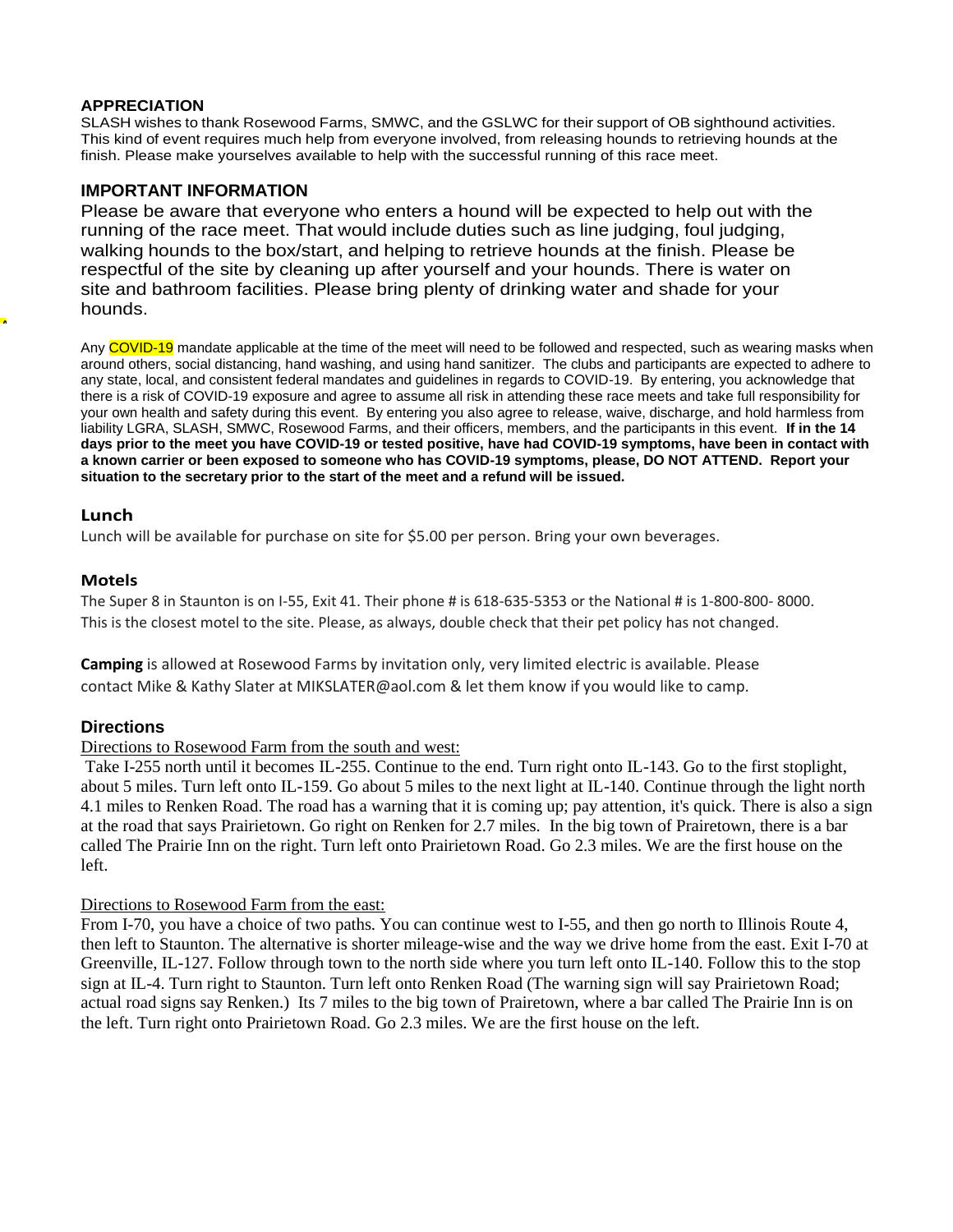#### Directions to Rosewood Farm from the north:

From I-55, turn right at Exit 41, Staunton, which becomes Main St. Travel through town until you get to the stop sign at Duda Ace Hardware. It's not marked but it is Illinois Route 4. Turn left and follow it to the south side. Turn right onto Renken Road. Go 7 miles to the big town of Prairetown, where there is a bar called The Prairie Inn on the left. Turn right onto Prairietown Road. Go 2.3 miles. We are the first house on the left.

#### Directions to the [Super 8 motel in Staunton, IL:](http://www.super8.com/Super8/control/Booking/check_avail?areaCode=&brandCode=SE,RA,DI,BU,MT,HJ,KG,TL,WG,WY,BH&searchWithinMiles=50&areaType=1&destination=staunton&state=IL&country=US&checkInDate=04/07&numberAdults=1&numberRooms=1&checkOutDate=04/08&numberChildren=0&numberBigChildren=0&rate=000&useWRPoints=false&corporateCode=&variant=&id=01841&propBrandId=SE&force_nostay=false&tab=tab1)

The Super 8 in Staunton is on I-55, Exit 41. Their phone # is 618-635-5353 or the National # is 1-800-800-8000. Their rates are: Single bed/2 people-  $$51.88 + tax$ ; two beds/2 people-  $$54.88 + tax$ .

#### Directions from the Super 8 motel to Rosewood Farm:

From the motel, turn right onto the main road, which becomes Main St. Travel through town until you get to the stop sign at Duda Ace Hardware. It's not marked but it is Illinois Route 4. Turn left and follow it to the south side. Turn right onto Renken Road. Go 7 miles to the big town of Prairetown, where there is a bar called The Prairie Inn on the left. Turn right onto Prairietown Road. Go 2.3 miles. We are the first house on the left.

# **NOTRA Information: There will be an All-Breed NOTRA meet hosted by the GSLWC at the same site on May 29, 2022.**

# The NOTRA meet will need to be entered separately from the SLASH LGRA, at [www.showme.ragracers.com](http://www.showme.ragracers.com/)

Please send all NOTRA entries FOLLOWING THE PROCEDURE BELOW:

We are using a new electronic entry system this year. Please go to the following site [www.showme.ragracers.com a](http://www.showme.ragracers.com/)nd select 'Entries' on the left hand side of the page. Fill out the form as directed and click send. You will need to complete a separate entry form for each dog you are entering. All entries will be acknowledged. If the website does not work for you, contact Kathy Slater at [mikslater@aol.com.](mailto:mikslater@aol.com)

#### Distance:

Sunday: 300-yard uval, Drag Lure, 3 program Other Breeds, sponsored by GSLWC. Whippets, IGs & Basenjis to be boxed. If any other breed fits comfortably (all participants) in the whippet boxes they will also be boxed, otherwise the other breeds will be hand slipped.

Entry fees each day are \$15.00 / dog, pre-entry, \$45.00 max in each breed for same household/owner (example: if you come with 4 whippets, 3 greyhounds your total entry for one day will be \$75.00) Pre-entries encouraged. Pre-entries close Wednesday 5-25-22 10pm CDT. Early entries are encouraged. Day of meet entries will be \$20.00 / dog, no maximum cap. (Note policy day of meet entries). First Time Entered hounds must bring a copy of the AKC/CKC papers and \$2.00 to register in addition to entry fees.

Roll call/inspection/check in is 8:30 AM prompt, with racing to begin ASAP thereafter.

#### \*\*\*LUNCH PROVISIONS\*\*\*

Lunch will be available for purchase on site for \$5.00 per person. Bring your own beverages.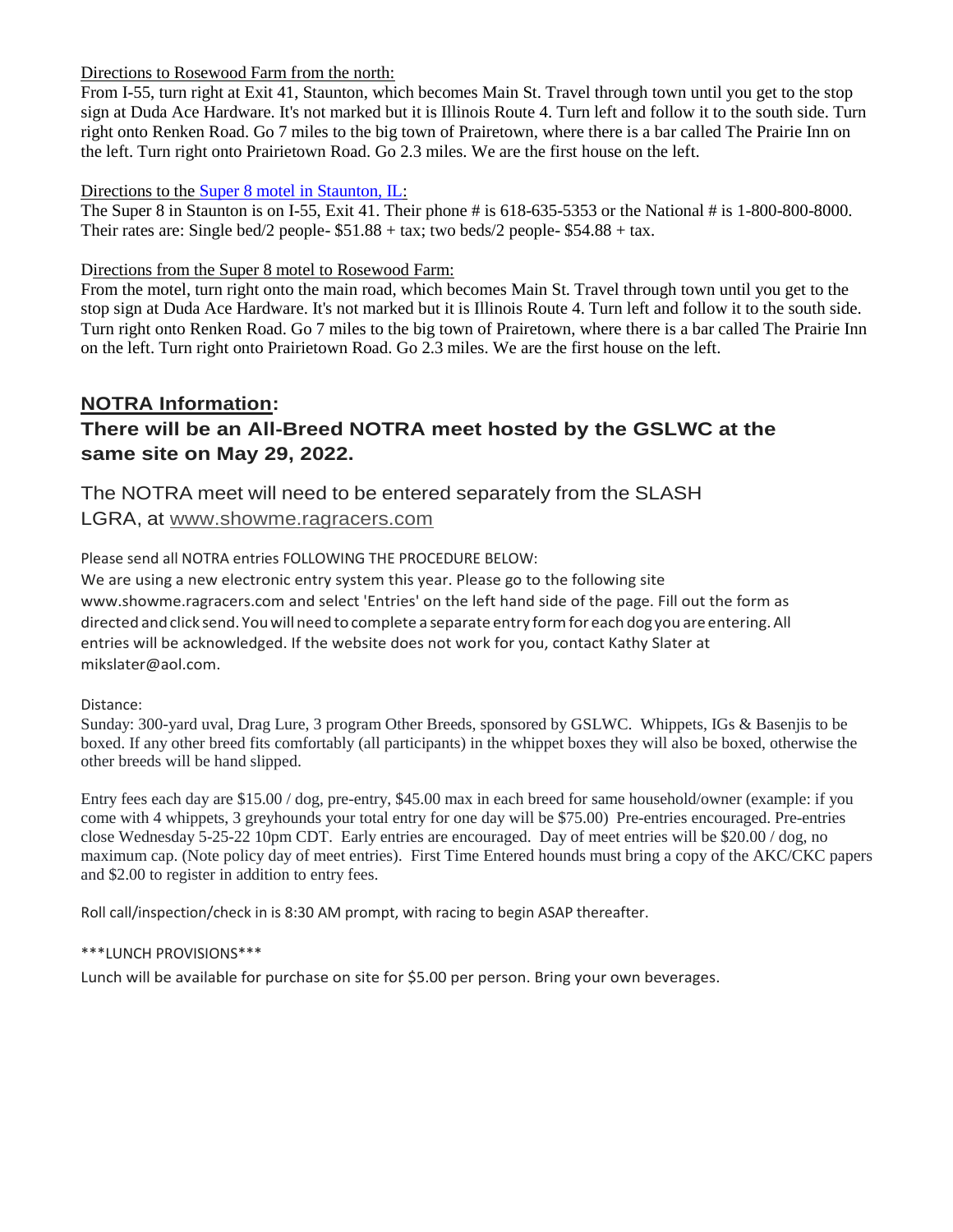| varge Gazehound                                                                                                      |       | Club: _________________________ Date(s):___________                                                                                                                                                                                                                                                                                                                                                                                                                                                            |  |
|----------------------------------------------------------------------------------------------------------------------|-------|----------------------------------------------------------------------------------------------------------------------------------------------------------------------------------------------------------------------------------------------------------------------------------------------------------------------------------------------------------------------------------------------------------------------------------------------------------------------------------------------------------------|--|
|                                                                                                                      |       |                                                                                                                                                                                                                                                                                                                                                                                                                                                                                                                |  |
| <b>LGRA</b><br><b>Racing Association</b>                                                                             |       | QUICK ENTRY (For dogs that have previously raced in LGRA events):                                                                                                                                                                                                                                                                                                                                                                                                                                              |  |
|                                                                                                                      |       |                                                                                                                                                                                                                                                                                                                                                                                                                                                                                                                |  |
|                                                                                                                      |       |                                                                                                                                                                                                                                                                                                                                                                                                                                                                                                                |  |
|                                                                                                                      |       |                                                                                                                                                                                                                                                                                                                                                                                                                                                                                                                |  |
| FTE (First Time Entered Dogs):                                                                                       |       |                                                                                                                                                                                                                                                                                                                                                                                                                                                                                                                |  |
|                                                                                                                      |       |                                                                                                                                                                                                                                                                                                                                                                                                                                                                                                                |  |
| REGISTERED NAME (Include titles):                                                                                    |       |                                                                                                                                                                                                                                                                                                                                                                                                                                                                                                                |  |
|                                                                                                                      |       |                                                                                                                                                                                                                                                                                                                                                                                                                                                                                                                |  |
|                                                                                                                      |       |                                                                                                                                                                                                                                                                                                                                                                                                                                                                                                                |  |
|                                                                                                                      |       | REGISTRATION PAPERS ATTACHED: AKC $\Box$ UKC $\Box$ NGA $\Box$ AKC ILP $\Box$ OTHER $\Box$                                                                                                                                                                                                                                                                                                                                                                                                                     |  |
| FTE (First Time Entered Dogs):                                                                                       |       |                                                                                                                                                                                                                                                                                                                                                                                                                                                                                                                |  |
|                                                                                                                      |       |                                                                                                                                                                                                                                                                                                                                                                                                                                                                                                                |  |
| REGISTERED NAME (Include titles):                                                                                    |       |                                                                                                                                                                                                                                                                                                                                                                                                                                                                                                                |  |
| SIRE:                                                                                                                |       |                                                                                                                                                                                                                                                                                                                                                                                                                                                                                                                |  |
| DAM:                                                                                                                 |       |                                                                                                                                                                                                                                                                                                                                                                                                                                                                                                                |  |
| REGISTRATION PAPERS ATTACHED: AKC $\Box$ UKC $\Box$ NGA $\Box$ AKC ILP $\Box$<br>OTHER $\Box$                        |       |                                                                                                                                                                                                                                                                                                                                                                                                                                                                                                                |  |
|                                                                                                                      |       | I and my heirs, legal representatives and assigns shall hold harmless and defend from any claim for<br>personal injury, illness or property damage arising out of participation in this race meet sponsored<br>by SLASH, its officers, directors, committees, agents and members, and the Large Gazehound<br>Racing Association, its officers, directors, committees, agents, and members. I agree to abide by<br>the Official Rules and Regulations of LGRA and its code of conduct during this race meeting. |  |
|                                                                                                                      |       |                                                                                                                                                                                                                                                                                                                                                                                                                                                                                                                |  |
|                                                                                                                      |       |                                                                                                                                                                                                                                                                                                                                                                                                                                                                                                                |  |
|                                                                                                                      |       |                                                                                                                                                                                                                                                                                                                                                                                                                                                                                                                |  |
| E-mail                                                                                                               | Phone |                                                                                                                                                                                                                                                                                                                                                                                                                                                                                                                |  |
| <u> Andreas Andreas Andreas Andreas Andreas Andreas Andreas Andreas Andreas Andreas Andreas Andreas Andreas Andr</u> |       | <u> 1989 - Andrea Stadt Britain, amerikansk politiker (</u>                                                                                                                                                                                                                                                                                                                                                                                                                                                    |  |